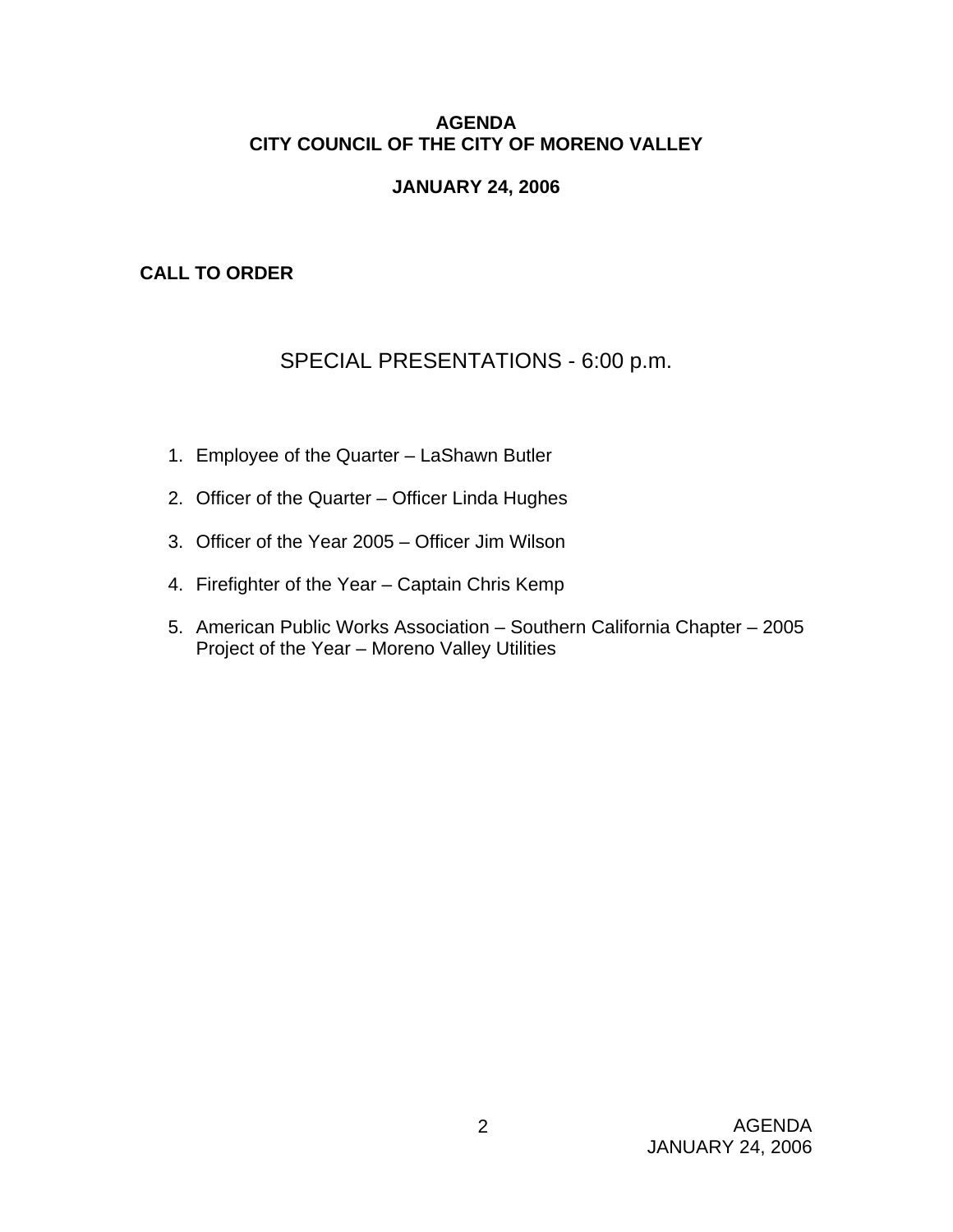# **AGENDA**

### **JOINT MEETING OF THE CITY COUNCIL OF THE CITY OF MORENO VALLEY, MORENO VALLEY COMMUNITY SERVICES DISTRICT, COMMUNITY REDEVELOPMENT AGENCY OF THE CITY OF MORENO VALLEY, BOARD OF LIBRARY TRUSTEES, MORENO VALLEY INDUSTRIAL DEVELOPMENT AUTHORITY (IDA), MORENO VALLEY PUBLIC FACILITIES FINANCING CORPORTATION (MVPFFC), AND THE MORENO VALLEY PUBLIC FINANCING AUTHORITY (MVPFA)**

#### **REGULAR MEETING - 6:30 P.M. JANUARY 24, 2006**

**CALL TO ORDER** (Joint Meeting of the City Council of the City of Moreno Valley, Moreno Valley Community Services District, Community Redevelopment Agency of the City of Moreno Valley, Board of Library Trustees, Moreno Valley Industrial Development Authority (IDA), Moreno Valley Public Facilities Financing Corporation (MVPFFC), and the Moreno Valley Public Financing Authority (MVPFA) - actions taken at the Joint Meeting are those of the Agency indicated on each Agenda item)

# **PLEDGE OF ALLEGIANCE**

**INVOCATION** – Pastor Michael McTigue, Calvary Chapel of Moreno Valley

# **ROLL CALL**

### **INTRODUCTIONS**

PUBLIC COMMENTS **ON MATTERS ON THE AGENDA** WILL BE TAKEN UP AS THE ITEM IS CALLED FOR BUSINESS, BETWEEN STAFF'S REPORT AND CITY COUNCIL DELIBERATION (SPEAKER SLIPS MAY BE TURNED IN UNTIL THE ITEM IS CALLED FOR BUSINESS.) Those wishing to speak should submit a BLUE speaker slip to the Bailiff. There is a three-minute limit per person. All remarks and questions shall be addressed to the presiding officer or to the City Council and not to any individual Council member, staff member or other person.

PUBLIC COMMENTS **ON MATTERS NOT ON THE AGENDA** UNDER THE JURISDICTION OF THE CITY COUNCIL WILL BE HEARD PRIOR TO CITY COUNCIL REPORTS AND CLOSING COMMENTS. IN THE EVENT THAT THE AGENDA ITEM FOR SUCH PUBLIC COMMENTS HAS NOT BEEN CALLED BY 9:00 P.M., IT SHALL BE CALLED AS THE NEXT ITEM OF BUSINESS FOLLOWING THE CONCLUSION OF ANY ITEM BEING HEARD AT 9:00 P.M. Those wishing to speak should submit a BLUE speaker slip to the Bailiff. There is a three-minute limit per person. All remarks and questions shall be addressed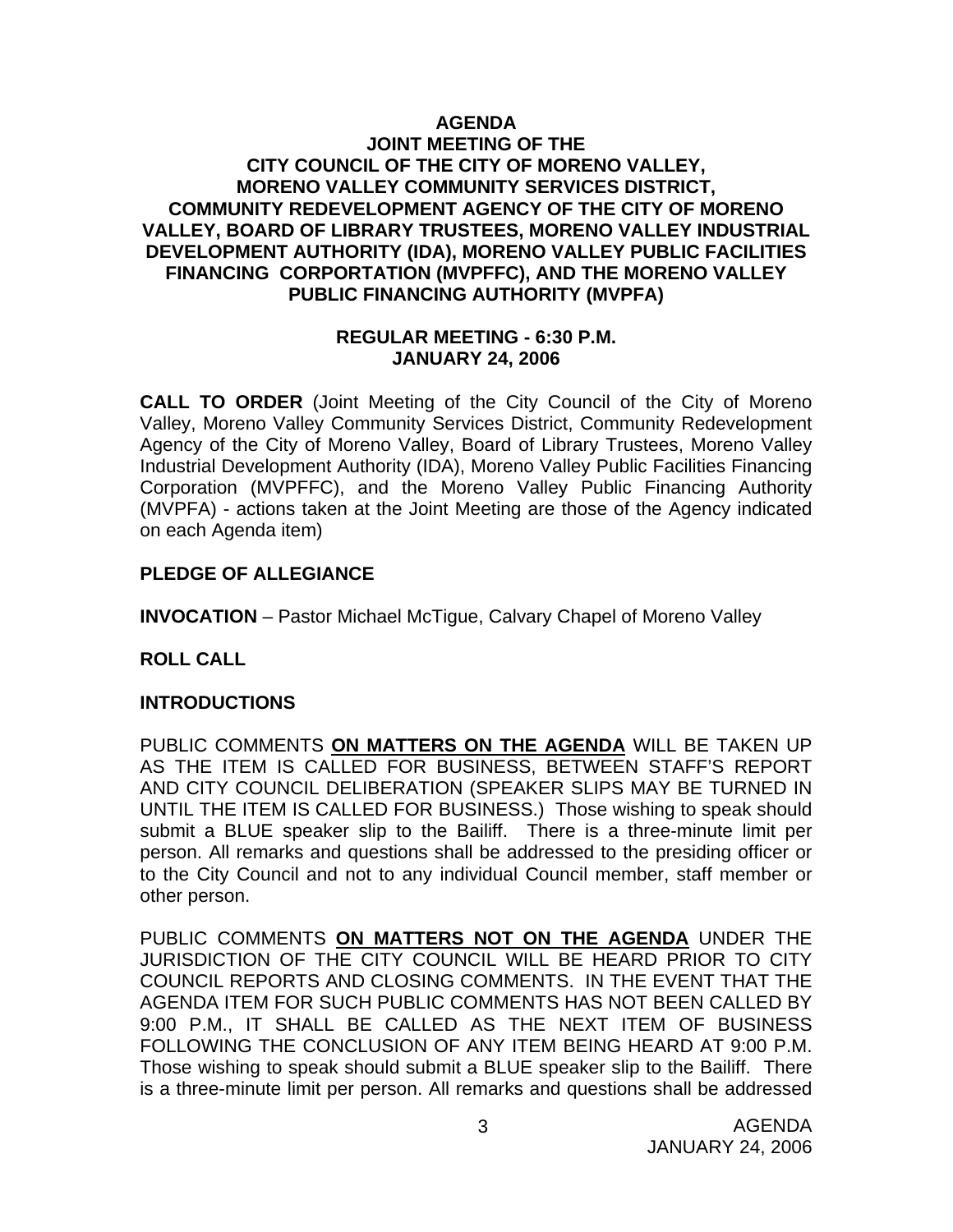to the presiding officer or to the City Council and not to any individual Council member, staff member or other person.

#### **JOINT CONSENT CALENDARS (SECTIONS A-D) OF THE CITY COUNCIL OF THE CITY OF MORENO VALLEY, MORENO VALLEY COMMUNITY SERVICES DISTRICT, COMMUNITY REDEVELOPMENT AGENCY OF THE CITY OF MORENO VALLEY, AND THE BOARD OF LIBRARY TRUSTEES**

All items listed under the Consent Calendars, Sections A, B, C, and D are considered to be routine and non-controversial, and may be enacted by one motion unless a member of the Council, Community Services District, Redevelopment Agency or the Board of Library Trustees requests that an item be removed for separate action. The motion to adopt the Consent Calendars is deemed to be a separate motion by each Agency and shall be so recorded by the City Clerk. Items withdrawn for report/discussion will be heard after public hearing items.

# **A. CONSENT CALENDAR** - **CITY COUNCIL**

- A1. ORDINANCES FIRST READING BY TITLE ONLY Recommendation: Waive reading of all Ordinance Introductions and read by title only.
- A2. MINUTES REGULAR MEETING OF JANUARY 10, 2006 (Report of: City Clerk's Department) Recommendation: Approve as submitted.
- A3. MINUTES SPECIAL MEETING OF JANUARY 3, 2006 (Report of City Clerk's Department) Recommendation: Approve as submitted.
- A4. MINUTES SPECIAL MEETING OF JANUARY 9, 2006 (Report of: City Clerk's Department) Recommendation: Approve as submitted.
- A5. FINAL MAP 30317 REDUCE FAITHFUL PERFORMANCE BOND AND ADOPT RESOLUTION NO. 2006-06, A RESOLUTION OF THE CITY COUNCIL OF THE CITY OF MORENO VALLEY AUTHORIZING ACCEPTANCE OF THE PUBLIC RIGHT-OF-WAY IMPROVEMENTS AS COMPLETE AND ACCEPTING SHORELINE STREET, EDGEWATER LANE, LAKESHORE LANE AND PENINSULA COURT INTO THE CITY MAINTAINED STREET SYSTEM, SUBDIVIDER – K. HOVANIAN FORECAST HOMES, INC. (Report of: Public Works Department) Recommendation: Approve the reduction to the Faithful Performance Bond for Final Map 30317; authorize the City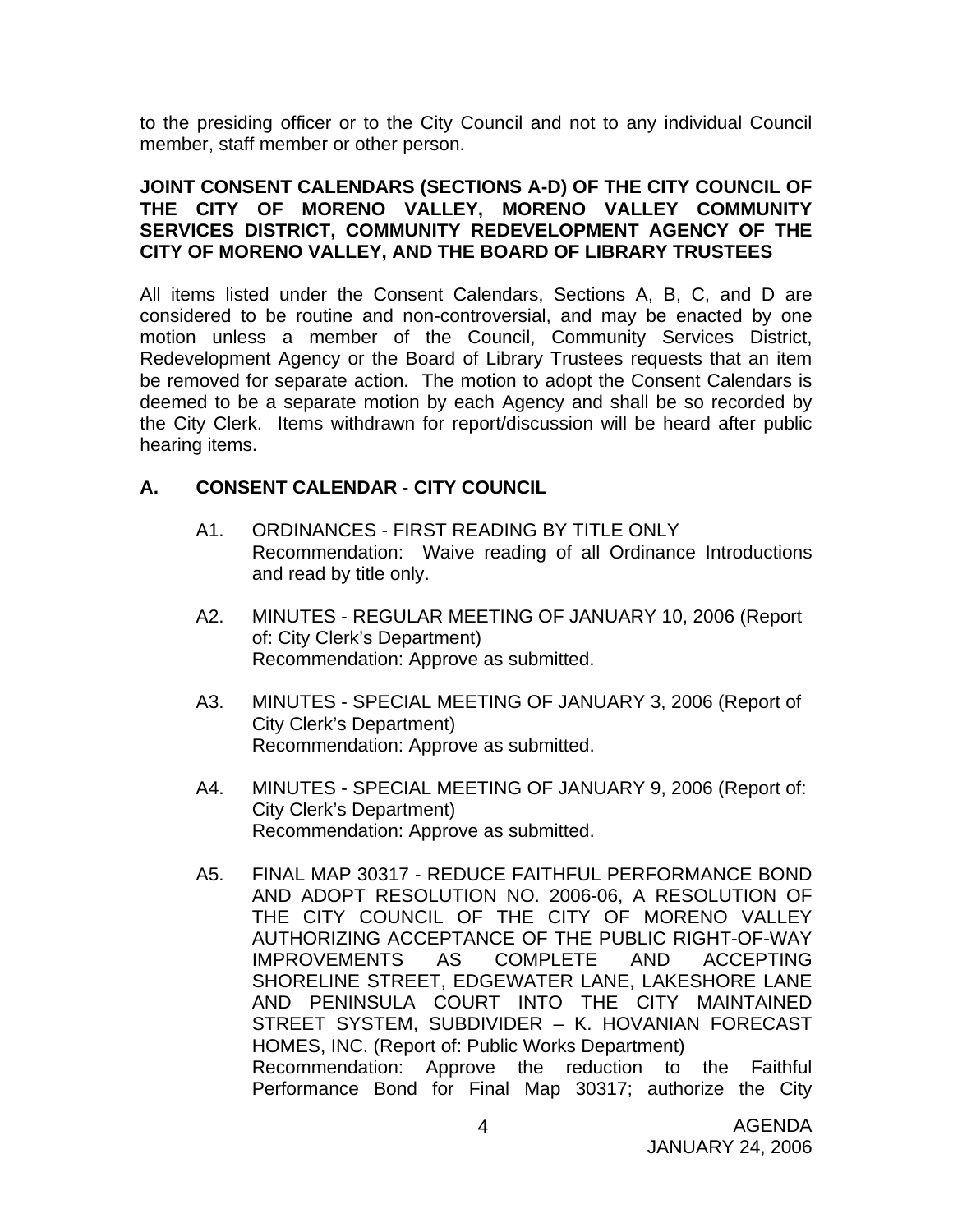Engineer to reduce the Faithful Performance Bond; and adopt Resolution No. 2006-06 authorizing the acceptance of the public right-of-way improvements for Final Map 30317 as complete and accepting Shoreline Street, Edgewater Lane, Lakeshore Lane, and Peninsula Court into the City's maintained street system.

#### Resolution No. 2006-06

 A Resolution of the City Council of the City of Moreno Valley, California, Authorizing the Acceptance of the Public Right-of-Way Improvements as Complete within Tract 30317, and Accepting Shoreline Street, Edgewater Lane, Lakeshore Lane, and Peninsula Court into the City's Maintained Street System

- A6. APPROVAL OF FINAL MAP 29732-2 SINGLE FAMILY RESIDENTIAL PROJECT, AMENDMENT TO AGREEMENT FOR PUBLIC IMPROVEMENTS (TIME EXTENSION), SUBDIVIDER – GREYSTONE HOMES, INC. (Report of: Public Works Department) Recommendation: Authorize the Mayor to execute the Amendment to Agreement for Public Improvements for Final Map 29732-2; instruct the City Clerk to forward the completed Amendment to Agreement for Public Improvements to the County Recorder's Office for recordation; and authorize the City Engineer to execute any future amendments to the agreement if the required street improvements are not completed within said timeframe.
- A7. RESOLUTION NO. 2006-07 APPROVE AND AUTHORIZE EXECUTION OF PROGRAM SUPPLEMENT AGREEMENT NO. M021 TO ADMINISTERING AGENCY-STATE AGREEMENT FOR FEDERAL-AID PROJECTS NO. 08-5441 FOR THE STATE ROUTE 60/NASON STREET INTERCHANGE IMPROVEMENTS, FEDERAL PROJECT NO. HP21STPL-0027(012), PROJECT NO. 98-25897 (Report of: Public Works Department)

 Recommendation: Adopt Resolution No. 2006-07, and approve and authorize the execution of Program Supplement Agreement No. M021 to Administering Agency-State Agreement for Federal-Aid Projects No. 08-5441 for preliminary engineering; and authorize the Mayor to execute Program Supplement Agreement No. M021.

#### Resolution No. 2006-07

 A Resolution of the City Council of the City of Moreno Valley, California, Approving and Authorizing Execution of Program Supplement Agreement No. M021 to Administering Agency-State Agreement for Federal-Aid Projects No. 08-5441 between the State of California, acting by and through the Department of Transportation, and the City of Moreno Valley, for Federal Project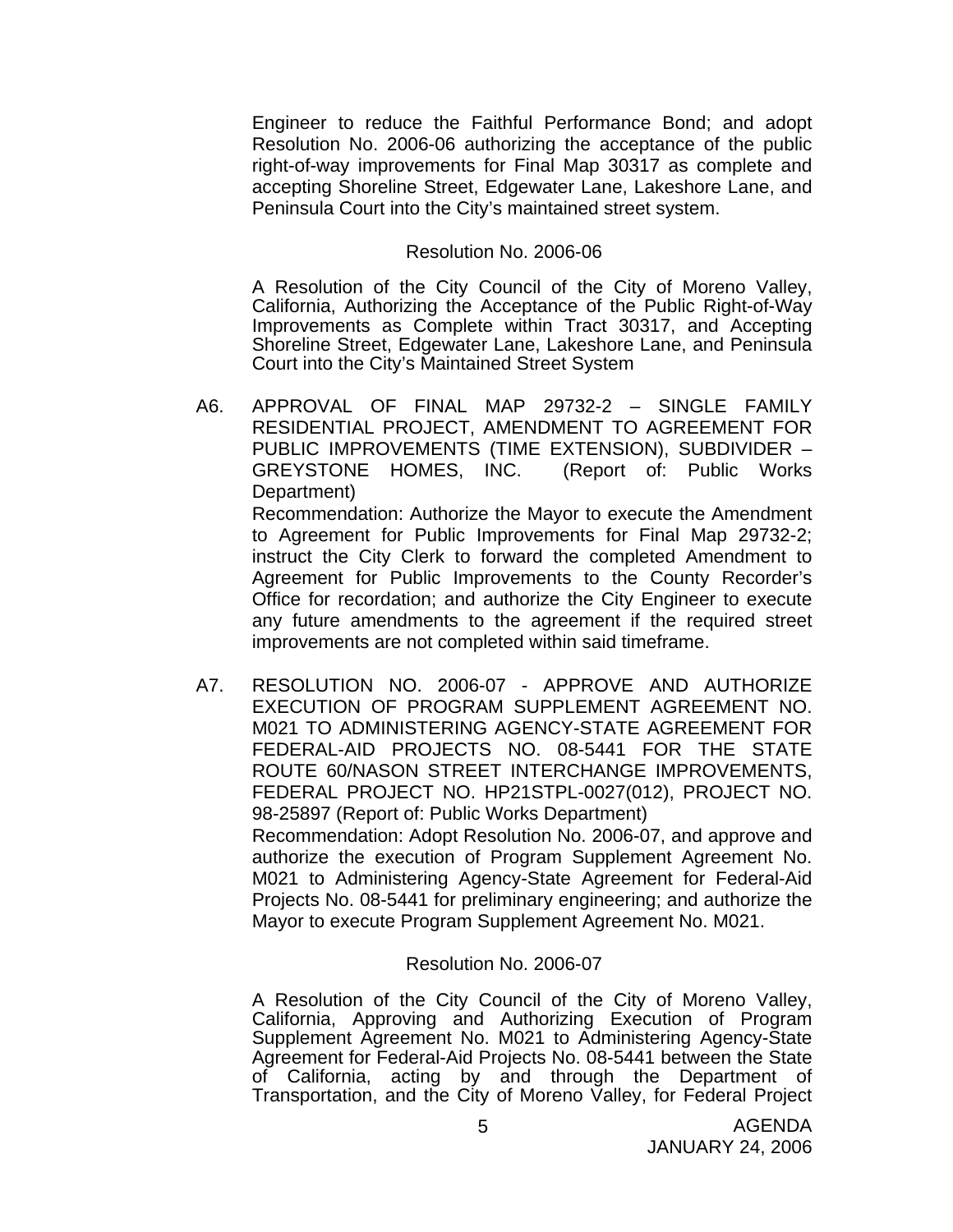No. HP21STPL-0027 (012)

A8. RESOLUTION AMENDING THE POLICY FOR CONDUCTING MAIL BALLOT PROCEEDINGS, THE COMMUNITY SERVICES DISTRICT (CSD) ZONE D (PARKWAY LANDSCAPE MAINTENANCE) SERVICE PLAN POLICY AND THE CSD POLICY FOR ARTERIAL MEDIAN MAINTENANCE (Report of: Public Works Department) Recommendation: Approve and adopt Resolution No. 2006-08, to

amend the Policy for Conducting Mail Ballot Proceedings.

### Resolution No. 2006-08

A Resolution of the City Council of the City of Moreno Valley, California, to Adopt an Amended Policy for Conducting Mail Ballot Proceedings to Ensure that this Process is Conducted in a Uniform and Consistent Manner as Provided for in the Mandates of Proposition 218

A9. ORDINANCE NO. 708, ESTABLISHMENT AND COLLECTION OF THE NATIONAL POLLUTANT DISCHARGE ELIMINATION SYSTEM (NPDES) REGULATORY RATE FOR NEW RESIDENTIAL, COMMON INTEREST, COMMERCIAL, INDUSTRIAL AND QUASI-PUBLIC USE DEVELOPMENTS (RECEIVED FIRST READING AND INTRODUCTION ON JANUARY 10, 2006 ON A 5-0 VOTE) (Report of: Public Works Department)

Recommendation: Adopt Ordinance No. 708.

#### Ordinance No. 708

 Ordinance of the City Council of the City of Moreno Valley, California, Amending Title 3 of the City of Moreno Valley Municipal Code by Repealing and Reenacting Chapter 3.50 Relating to the Establishment and Collection of the National Pollutant Discharge Elimination System (NPDES) Regulatory Rate for New Residential, Common Interest, Commercial, Industrial and Quasi-Public Use **Developments** 

A10. ORDINANCE NO. 709, JUVENILE DAYTIME CURFEW ORDINANCE (RECEIVED FIRST READING AND INTRODUCTION ON JANUARY 10, 2006 ON A 5-0 VOTE) (Report of: City Attorney's Office) Recommendation: Adopt Ordinance No. 709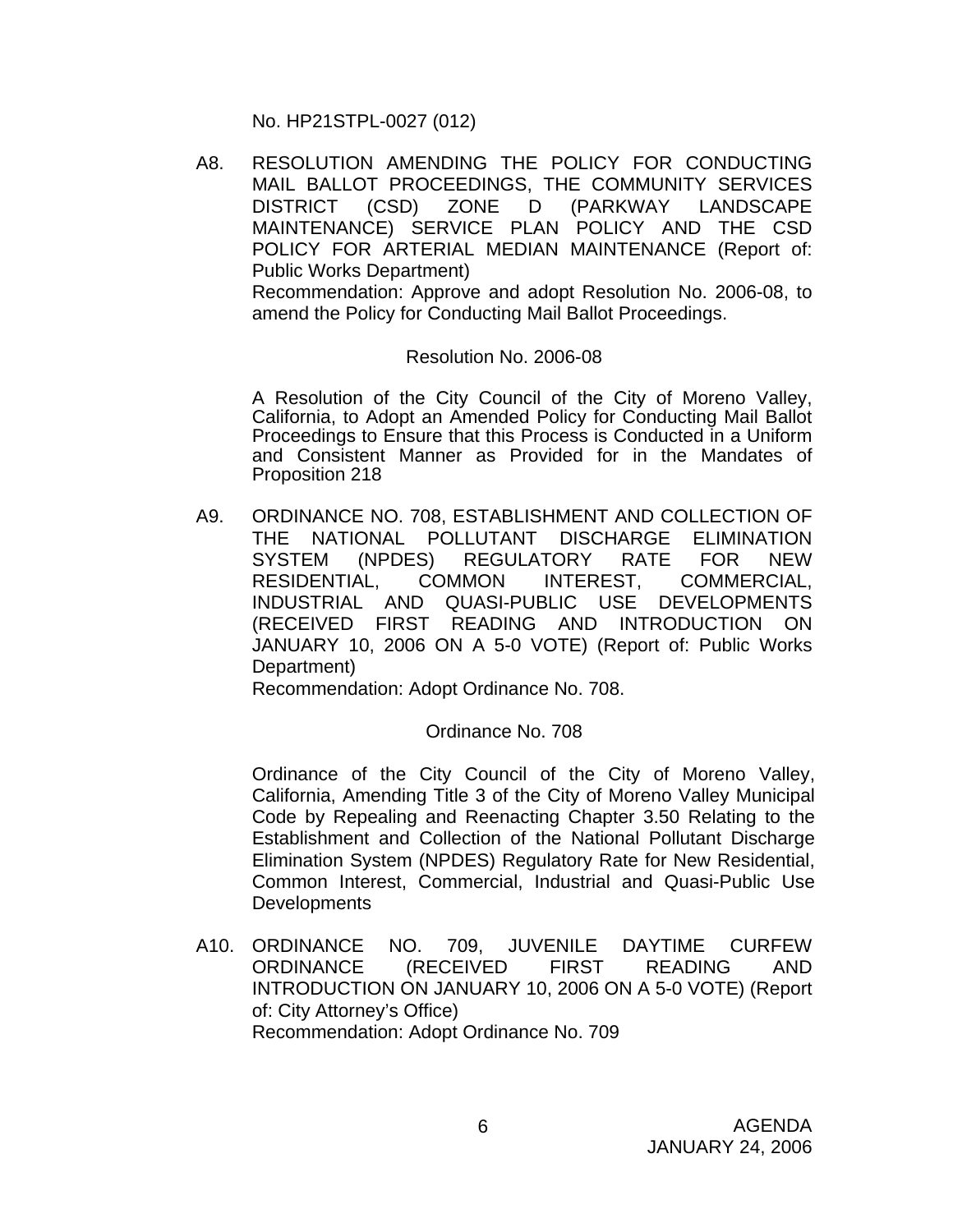#### Ordinance No. 709

 An Ordinance of the City Council of the City of Moreno Valley, California, Establishing a Juvenile Daytime Curfew and Prohibiting Juvenile Loitering between the Hours of 7:00 A.M. and 3:30 P.M.

- A11. ACCEPTANCE OF THE COMPREHENSIVE ANNUAL FINANCIAL REPORT FOR THE FISCAL YEAR ENDED JUNE 30, 2005 (Report of: Finance Department) Recommendation: Accept the Comprehensive Annual Financial Report for the Fiscal Year Ended June 30, 2005.
- A12. TRACT 23097 APPROVE SUBORDINATION AGREEMENT TO THE DEED OF TRUST THAT SECURES PUBLIC RIGHT-OF-WAY IMPROVEMENTS, NORTH OF SAMUEL LANE, WEST OF PIGEON PASS ROAD, SUBDIVIDER – PASTOR CHARLES E. GIBSON, BREAKTHROUGH CHURCH OF GOD IN CHRIST (Report of: Public Works Department) Recommendation: Approve the Subordination Agreement to the deed of trust that secures the public right-of-way improvements to Tract 23097; authorize the Mayor to execute the agreement; and direct the City Clerk to forward the signed agreement to the County Recorder's office for recordation.
- A13. ACCEPT AGREEMENT & BONDS FOR PUBLIC RIGHT-OF-WAY IMPROVEMENTS FOR INDIAN MIDDLE SCHOOL, INDIAN STREET, NORTH OF IRIS AVENUE, AND EAST OF ST. THOMAS AVENUE, NEXT TO RAINBOW RIDGE ELEMENTARY SCHOOL, SUBDIVIDER – ASR CONSTRUCTORS, INC (Report of: Public Works Department)

 Recommendation: Accept the bonds and agreement for Public Improvements for Indian Middle School; authorize the Mayor to execute the agreement; direct the City Clerk to forward the signed agreement to the County Recorder's Office for recordation; and authorize the City Engineer to execute any future amendments to the agreement if the required street improvements are not completed within said timeframe.

A14. APPROVAL OF FINAL MAP 33437 – SINGLE FAMILY RESIDENTIAL PROJECT, AND ACCEPT BONDS & AGREEMENT FOR PUBLIC IMPROVEMENTS, NORTH OF DELPHINIUM AVENUE, BETWEEN PARKWOOD COURT AND RIO BRAVO ROAD, SUBDIVIDER – WESTERN PACIFIC HOUSING, INC. (Report of: Public Works Department) Recommendation: Approve Final Map 33437, authorize the City Clerk to sign the map and transmit said map to the County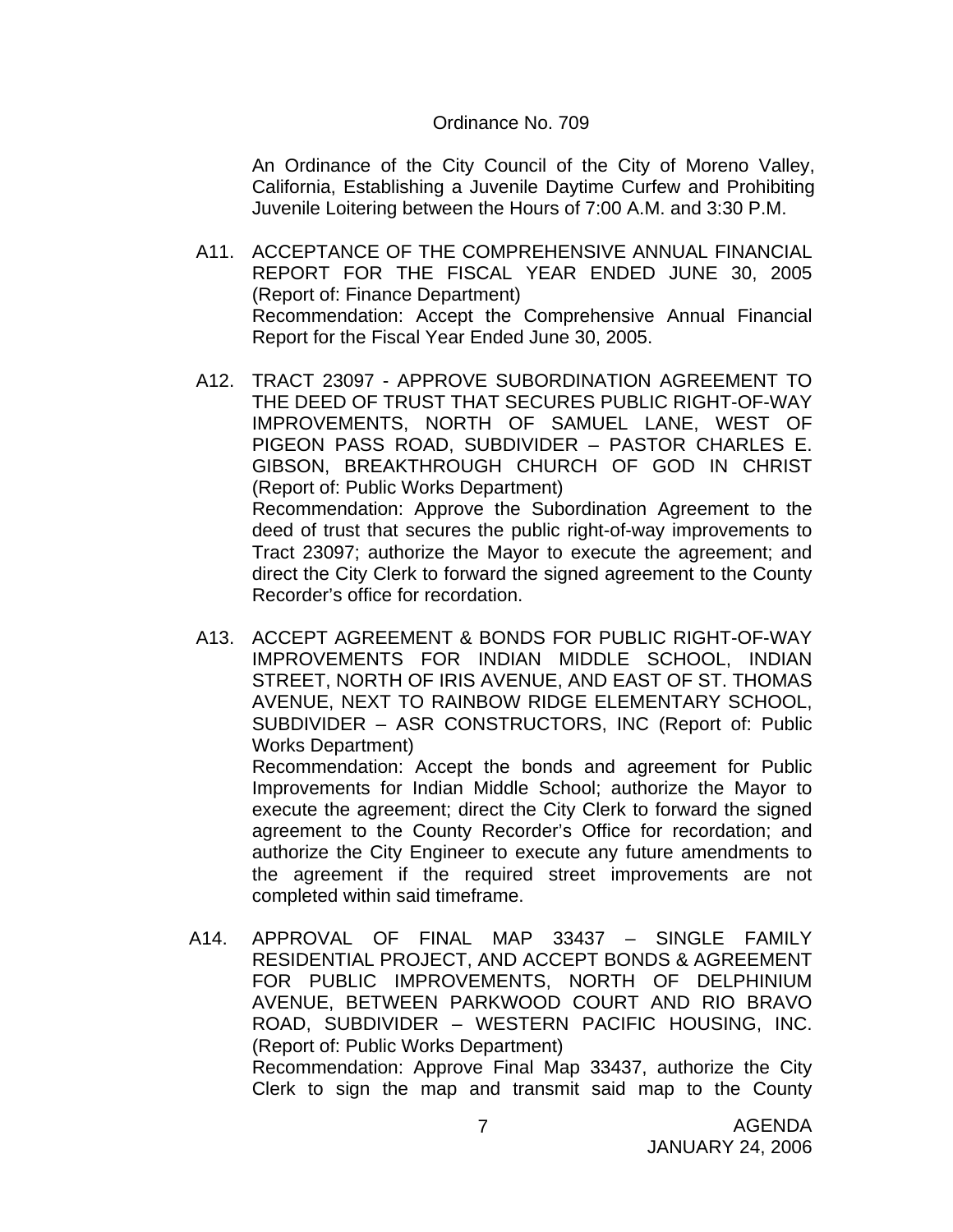Recorder's Office for recordation; accept the Bonds and Agreement for Public Improvements; authorize the Mayor to execute the Agreement; direct the City Clerk to forward the signed Agreement to the County Recorder's Office for recordation; and authorize the City Engineer to execute any future amendments to the agreement if the required street improvements are not completed within said timeframe.

A15. WARRANT REPORT – DECEMBER 31, 2005 (Report of: Finance Department) Recommendation: Adopt Resolution No. 2006-09, approving the Warrant Report, dated December, 2005 in the total amount of \$12,094,307.12.

#### Resolution No. 2006-09

A Resolution of the City Council of the City of Moreno Valley, California, Approving the Warrant Report dated December 31, 2005

A16. FINAL MAP 21040-4 – REDUCE FAITHFUL PERFORMANCE BOND AND ADOPT RESOLUTION NO. 2006-10, A RESOLUTION OF THE CITY COUNCIL OF THE CITY OF MORENO VALLEY AUTHORIZING ACCEPTANCE OF THE PUBLIC RIGHT-OF-WAY IMPROVEMENTS AS COMPLETE AND ACCEPTING MORRISON STREET, HELENE DRIVE AND SIMPATICO AVENUE INTO THE CITY MAINTAINED STREET SYSTEM, SUBDIVIDER – FIESTA DEVELOPMENT, INC. (Report of: Public Works Department) Recommendation: Approve the reduction to the Faithful Performance Bond for Final Map 21040-4; authorize the City Engineer to reduce the Faithful Performance Bond; and adopt Resolution No. 2006-10 authorizing the acceptance of the public right-of-way improvements for Final Map 21040-4 as complete and accepting Morrison Street, Helene Drive, and Simpatico Avenue into the City's maintained street system.

#### Resolution No. 2006-10

A Resolution of the City Council of the City of Moreno Valley, California, Authorizing the Acceptance of the Public Right-of-Way Improvements as Complete within Tract 21040-4, and Accepting Morrison Street, Helene Drive, and Simpatico Avenue into the City's Maintained Street System

A17. FINAL MAP 21040-5 – REDUCE FAITHFUL PERFORMANCE BOND AND ADOPT RESOLUTION NO. 2006-11, A RESOLUTION OF THE CITY COUNCIL OF THE CITY OF MORENO VALLEY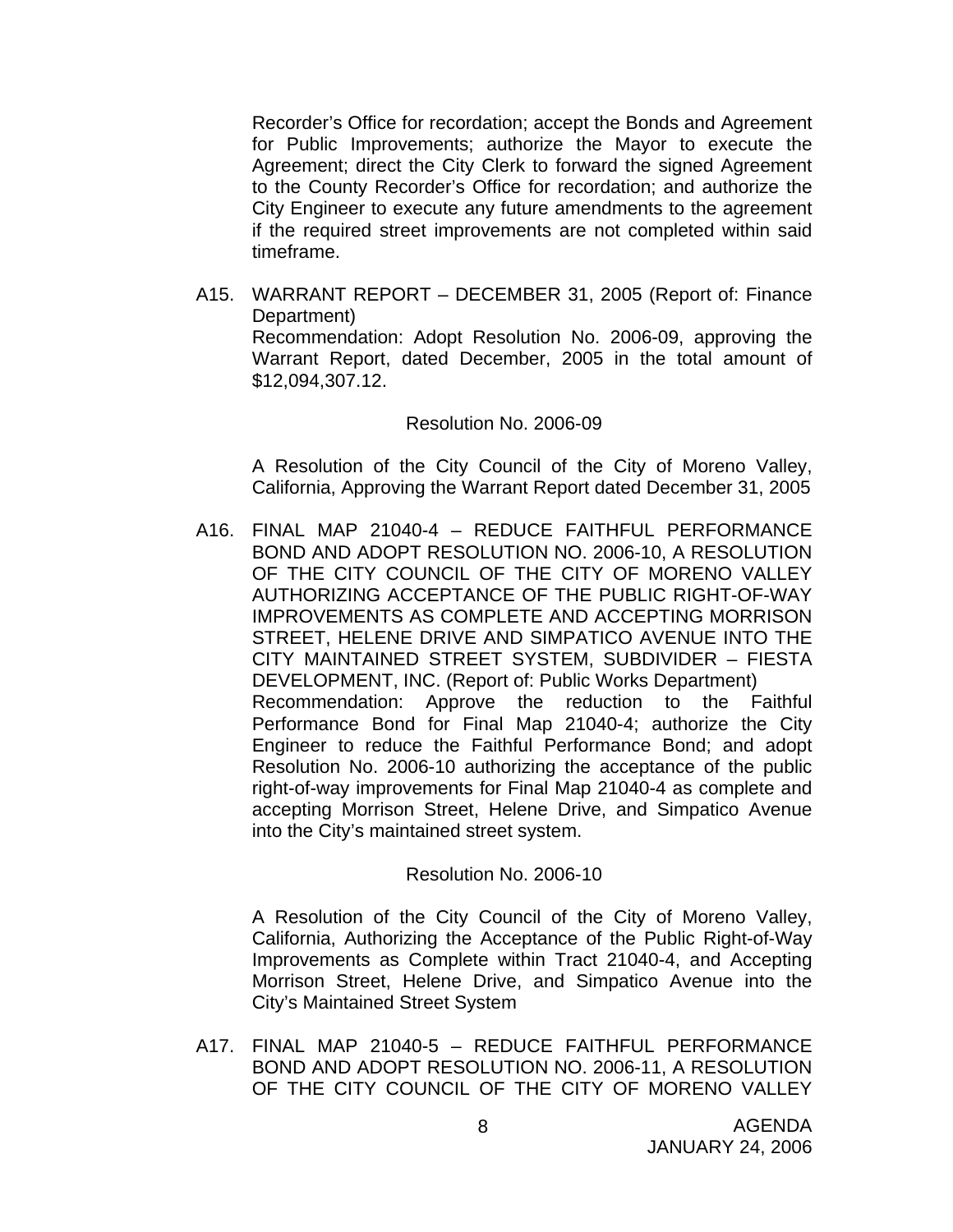AUTHORIZING ACCEPTANCE OF THE PUBLIC RIGHT-OF-WAY IMPROVEMENTS AS COMPLETE AND ACCEPTING SANDRIA AVENUE, HOPE CIRCLE AND SHERWOOD CIRCLE INTO THE CITY MAINTAINED STREET SYSTEM, SUBDIVIDER – FIESTA DEVELOPMENT, INC. (Report of: Public Works Department) Recommendation: Approve the reduction to the Faithful Performance Bond for Final Map 21040-5; authorize the City Engineer to reduce the Faithful Performance Bond; and adopt Resolution No. 2006-11 authorizing the acceptance of the public right-of-way improvements for Final Map 21040-5 as complete and accepting Sandria Avenue, Hope Circle, and Sherwood Circle into the City's maintained street system.

#### Resolution No. 2006-11

 A Resolution of the City Council of the City of Moreno Valley, California, Authorizing the Acceptance of the Public Right-of-Way Improvements as Complete within Tract 21040-5, and Accepting Sandria Avenue, Hope Circle, and Sherwood Circle into the City's Maintained Street System

A18. RESOLUTION NO. 2006-12, ADOPT AND APPROVE THE CITY OF MORENO VALLEY STANDARD PLANS JANUARY 2006 EDITION (Report of: Public Works Department) Recommendation: Adopt Resolution No. 2006-12 repealing Resolution No. 2005-17 and adopt the City of Moreno Valley Standard Plans January 2006 Edition, which is on file in the office of the City Engineer.

#### Resolution No. 2006-12

 A Resolution of the City Council of the City of Moreno Valley, California, to Repeal Resolution 2005-17 and Adopt the City of Moreno Valley Standard Plans January 2006

A19. REQUEST FOR STREET NAME CHANGE – ADOPT RESOLUTION NO. 2006-13, A RESOLUTION OF THE CITY COUNCIL CHANGING THE STREET NAME OF TOUPLO LANE TO NEW LIGHT WAY, LOCATED ON THE SOUTH SIDE OF IRIS AVENUE, WEST OF EMMA LANE (Report of: Public Works Department)

 Recommendation: Adopt Resolution No. 2006-13, and thereby change the street name of Touplo Lane to New Light Way, located on the south side of Iris Avenue, west of Emma Lane; and direct the City Clerk to certify said resolution and transmit a copy of the resolution to the Riverside County Assessor's office, Chief of Police, Fire Chief, City Building Official, and the United States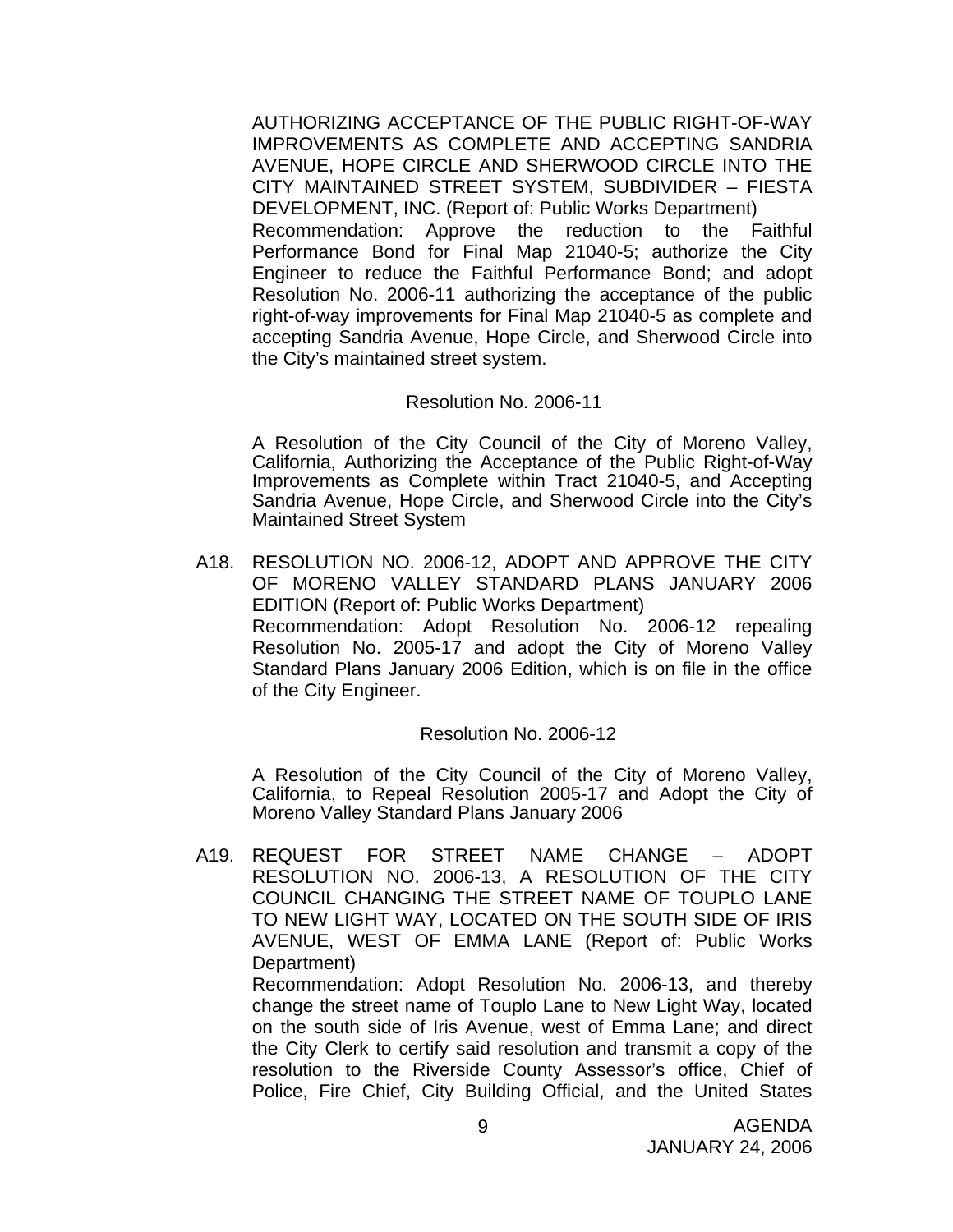Postmaster at Moreno Valley, California.

#### Resolution No. 2006-13

A Resolution of the City Council of the City of Moreno Valley, California, Changing the Name of Touplo Lane to New Light Way

- A20. TRACT 31128 AND TRACT 31129 REQUEST EXTENSION TO CONDUCT A FULL STREET CLOSURE FOR THE CONSTRUCTION OF STORM DRAIN LINE "H" WITHIN CACTUS AVENUE BETWEEN THE INTERSECTION OF NASON STREET AND MORENO BEACH DRIVE FROM FEBRUARY 1, 2006 TO MARCH 31, 2006, SUBDIVIDER – WESTERN PACIFIC HOUSING, INC. (Report of: Public Works Department) Recommendation: Authorize the following extended full street closure for the construction of Storm Drain Line "H" in conjunction with the construction of Tract 31128 and Tract 31129; and beginning on Cactus Avenue, approximately 200 feet west of Oliver Street, continuing east along Cactus Avenue to within approximately 100 feet west of Moreno Beach Drive. The street closure will be extended from February 1, 2006 to March 31, 2006.
- A21. APPROVAL OF BONDS AND AGREEMENT FOR MULTI-USE TRAIL WITHIN TRACT 31284, SOUTHWEST CORNER OF COTTONWOOD AVENUE AND QUINCY STREET, SUBDIVIDER – MERITAGE HOMES OF CALIFORNIA, INC. (Report of: Public Works Department)

 Recommendation: Approve the Agreement for Multi-Use Trail Improvements within Tract 31284; accept the Faithful Performance and Material and Labor Bonds; authorize the Mayor to execute the agreement; direct the City Clerk to forward the signed Agreement to the County Recorder's Office for recordation; and authorize the City Engineer to execute any amendments to the agreement if the required multi-use trail improvements are not completed within said timeframe.

A22. AUTHORIZATION OF AGREEMENT FOR PURCHASE AND THE CONVEYANCE OF TITLE TO ASSESSOR'S PARCEL NUMBER 481-084-001 (KNOWN AS 15310 PERRIS BOULEVARD) (Report of: Economic Development Department)

 Recommendation: Authorize the City Manager to execute the Agreement of Purchase and Sale of the above-described parcel; authorize the City Manager to execute escrow instructions and other documents as may be necessary to convey title to the parcel described above; authorize the acceptance of title to the abovedescribed parcel in accordance with the Agreement and direct the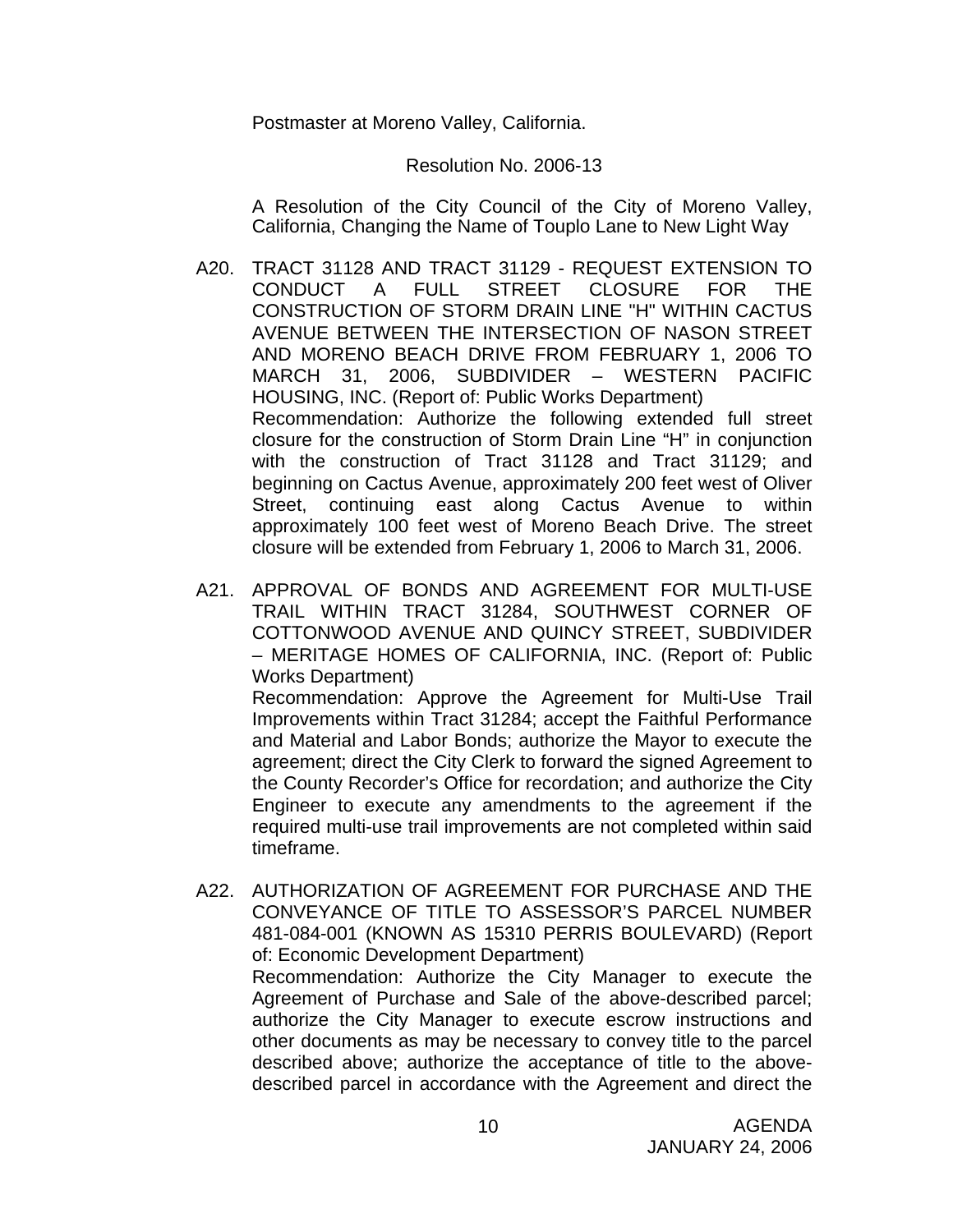City Clerk to certify to the acceptance and place said certification in escrow for recordation with the original grant deed when escrow is complete; and transfer funds not to exceed \$800,000 from Community Development Block Grant account number 280.68725.7500 and authorize the Finance Director to wire transfer funds necessary to escrow to complete conveyance of title to the parcel described above.

- A23. APPROVE ADDITIONAL APPROPRIATION FOR CONSULTING SERVICES FOR REPLACEMENT OF CITY'S FINANCIAL INFORMATION SYSTEM (Report of: Finance Department) Recommendation: Approve an additional appropriation of \$95,000 within the Technology Services Internal Service Fund (ERP Replacement Project) to provide consulting services for the replacement of the City's financial information system.
- A24. APPROVAL OF RULING ON APPEAL OF CITY MANAGER'S DECEMBER 8, 2005 DECISION RE: COUNTRY SQUIRE MOBILE ESTATES (Report of: Economic Development Department) Recommendation: Approve the Ruling on Appeal of City Manager's December 8, 2005 Decision RE: County Squire Mobile Estates.
- A25. 2006 COUNCIL COMMITTEE PARTICIPATION APPOINTMENTS (Report of: City Clerk's Department) Recommendation: Approve appointments to the various committees as recommended in the 2006 Council Committee Participation list submitted by Mayor Flickinger.
- A26. REQUEST ADOPTION OF PLANS AND SPECIFICATIONS AND AUTHORIZATION TO ADVERTISE FOR CONSTRUCTION BIDS OF 12KV ELECTRICAL CONDUIT AND STRUCTURE SYSTEM INSTALLATION IN IRIS AVENUE (PERRIS BOULEVARD TO LASSELLE STREET) PROJECT NO. 06-00100 (Report of: Public Works Department) Recommendation: Adopt the plans and specifications that are on file in the office of the City Engineer; and authorize the City Clerk to advertise the project for construction bids.
- A27. REQUEST ADOPTION OF PLANS AND SPECIFICATIONS AND AUTHORIZATION TO ADVERTISE FOR CONSTRUCTION BIDS TO INSTALL 12KV ELECTRICAL DISTRIBUTION CABLE IN EXISTING CONDUIT IN IRIS AVENUE (PERRIS BOULEVARD TO LASSELLE STREET) PROJECT NO. 06-00200 (Report of: Public Works Department) Recommendation: Adopt the plans and specifications that are on

file in the office of the City Engineer; and authorize the City Clerk to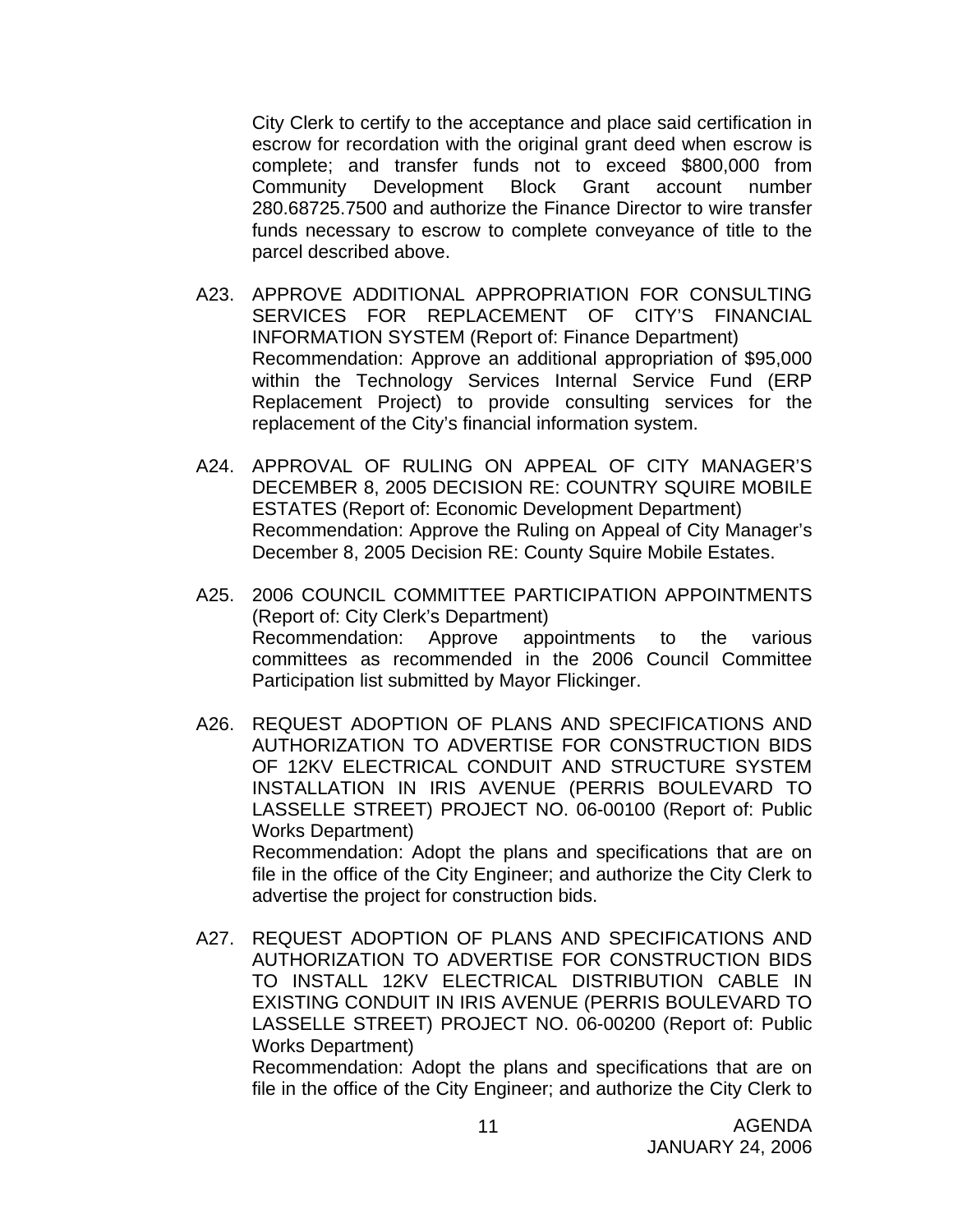advertise the project for construction bids.

# **B. CONSENT CALENDAR** - **COMMUNITY SERVICES DISTRICT**

- B1. ORDINANCES FIRST READING BY TITLE ONLY Recommendation: Waive reading of all Ordinance Introductions and read by title only.
- B2. MINUTES REGULAR MEETING OF JANUARY 10, 2006 (Report of: City Clerk's Department) Recommendation: Approve as submitted.
- B3. MINUTES SPECIAL MEETING OF JANUARY 3, 2006 (Report of City Clerk's Department) Recommendation: Approve as submitted.
- B4. MINUTES SPECIAL MEETING OF JANUARY 9, 2006 (Report of: City Clerk's Department) Recommendation: Approve as submitted.
- B5. RESOLUTIONS AMENDING THE POLICY FOR CONDUCTING MAIL BALLOT PROCEEDINGS, THE COMMUNITY SERVICES DISTRICT (CSD) ZONE D (PARKWAY LANDSCAPE MAINTENANCE) SERVICE PLAN POLICY AND THE CSD POLICY FOR ARTERIAL MEDIAN MAINTENANCE (Report of: Public Works Department) Recommendation: Approve and adopt:
	- 1) Resolution No. CSD 2006-01, to amend the Zone D (Parkway Landscape Maintenance) Service Plan Policy;

Resolution No. CSD 2006-01

A Resolution of the Moreno Valley Community Services District Board of Directors of the City of Moreno Valley, California, to Approve and Adopt the Amended Community Services District Zone D (Parkway Landscape Maintenance) Service Plan Policy to Provide Revised Language Regarding the Annual Inflation Adjustment, Update the Division's Title and Correct Minor Grammatical Errors

2) Resolution No. CSD 2006-02, to amend the Arterial Median Maintenance Policy; and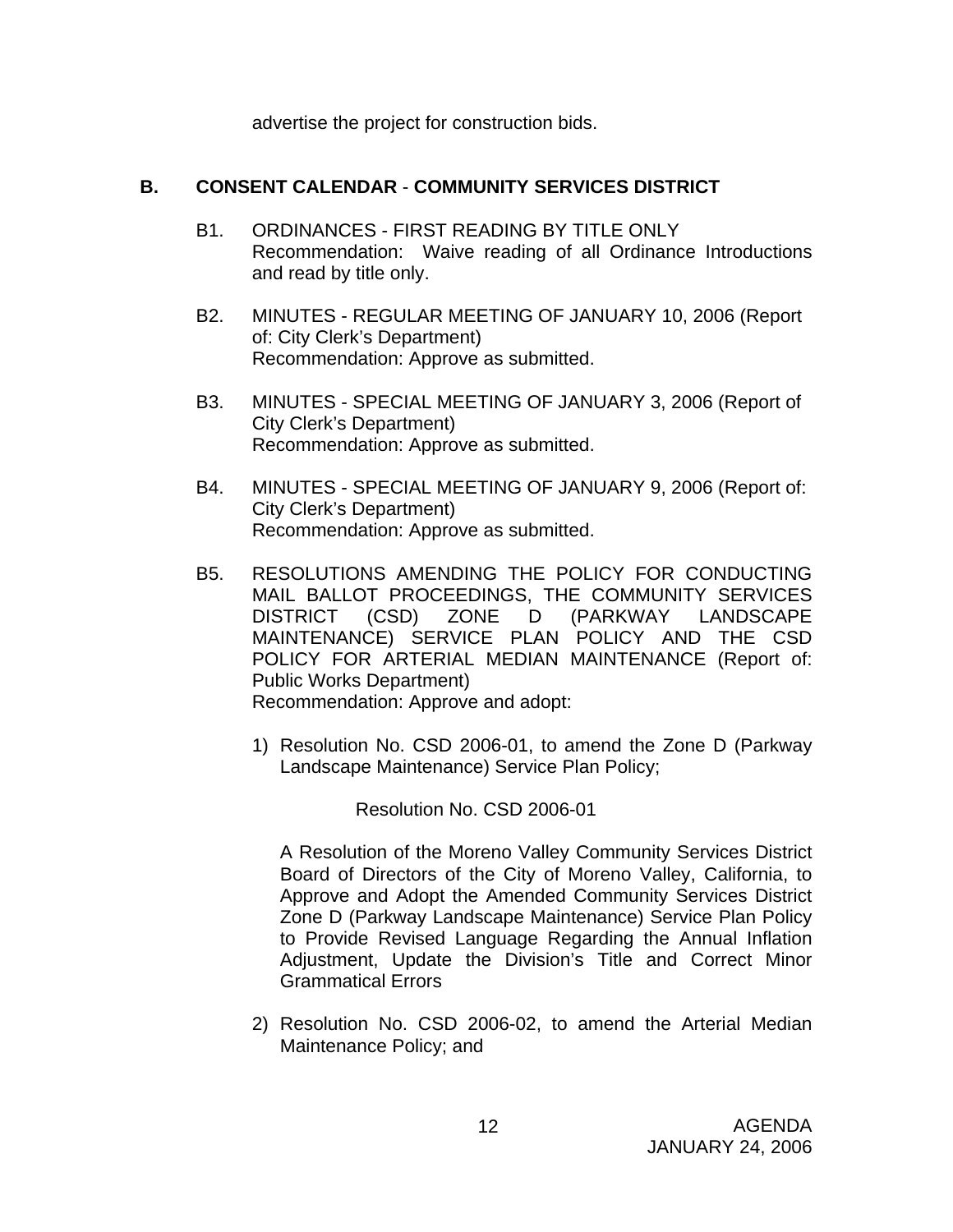#### Resolution No. CSD 2006-02

 A Resolution of the Moreno Valley Community Services District Board of Directors of the City of Moreno Valley, California, to Approve and Adopt the Amended Community Services District Arterial Median Maintenance Policy to Provide Revised Language Regarding the Annual Inflation Adjustment, Include Multifamily as a Participating Type of Development within the Zone and include Direction if Development Occurs Adjacent to an Existing CSD Maintained Median

3) Resolution No. CSD 2006-03, to amend the Policy for Conducting Mail Ballot Proceedings

#### Resolution No. CSD 2006-03

A Resolution of the Moreno Valley Community Services District Board of Directors of the City of Moreno Valley, California, to Adopt an Amended Policy for Conducting Mail Ballot Proceedings to Ensure that this Process is Conducted in a Uniform and Consistent Manner as Provided for in the Mandates of Proposition 218

B6. ACCEPTANCE OF ONE TIME GRANT MONIES FROM THE CALIFORNIA DEPARTMENT OF EDUCATION, CHILD DEVELOPMENT SERVICES, FOR CHILD CARE SERVICES AND ADOPTION OF THE RESOLUTION TO CERTIFY THE APPROVAL OF THE GOVERNING BOARD (Report of: Parks and Recreation Department)

 Recommendation: Authorize the acceptance of one time grant money in the amount of \$2,440 for Fiscal Year (FY) 2005/2006 from the California Department of Education, Child Development Division, for the purpose of purchasing instructional materials and supplies for the child development program; and adopt Resolution No. CSD 2006-04 to certify the approval of the governing board to enter into this transaction with the California Department of Education for the purpose of purchasing instructional materials and supplies for the child development program and to authorize the designated personnel, as shown on the resolution, to sign contract documents for FY 2005/2006.

#### Resolution No. CSD 2006-04

A Resolution of the Moreno Valley Community Services District of the City of Moreno Valley, California, Certifying the Approval of the Governing Board to Enter into a Transaction with the California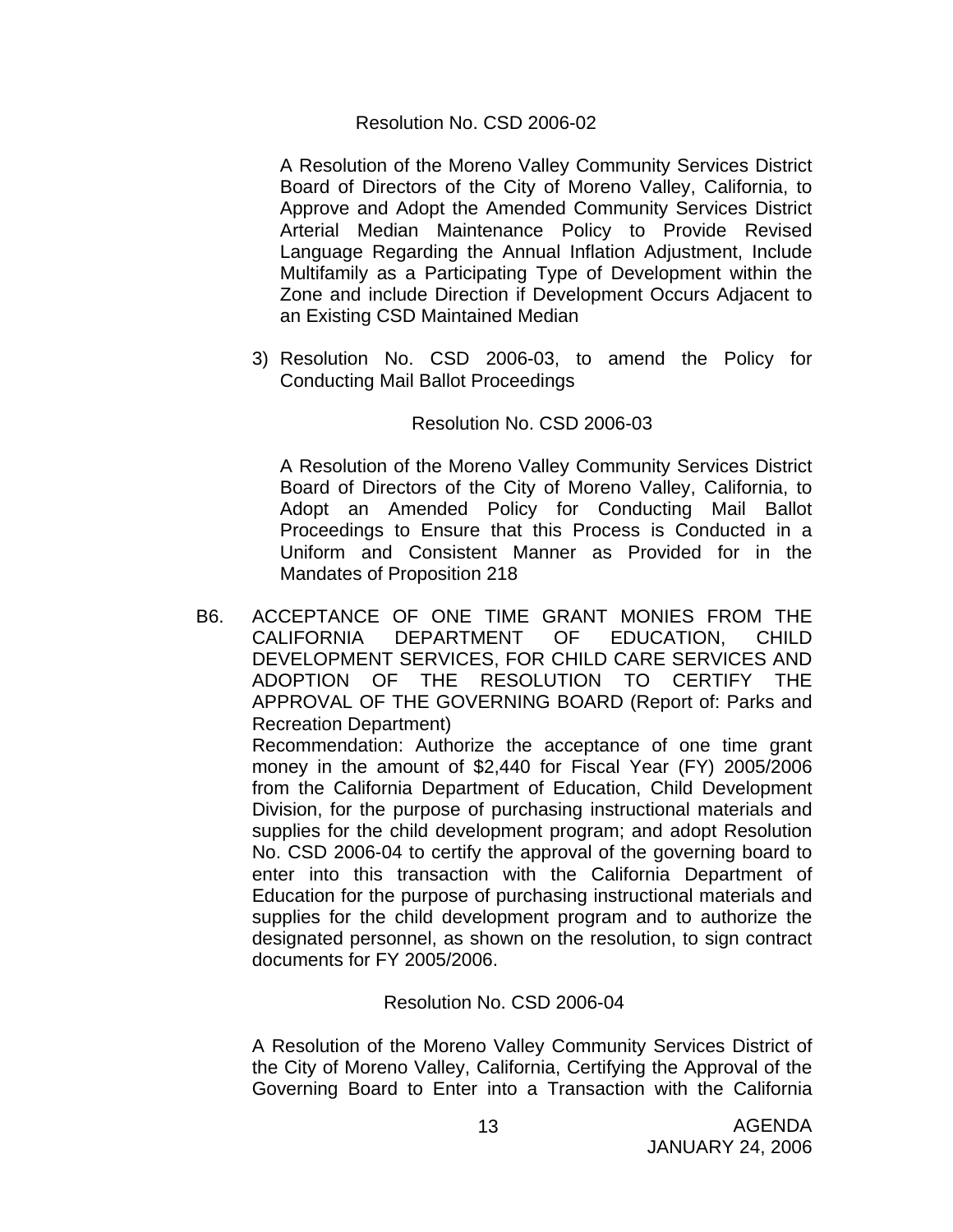Department of Child Care and Development Services and to Authorize Designated Personnel to Sign Contract Documents for FY 2005/06

# **C. CONSENT CALENDAR** - **COMMUNITY REDEVELOPMENT AGENCY**

- C1. ORDINANCES FIRST READING BY TITLE ONLY Recommendation: Waive reading of all Ordinance Introductions and read by title only.
- C2. MINUTES REGULAR MEETING OF JANUARY 10, 2006 (Report of: City Clerk's Department) Recommendation: Approve as submitted.
- C3. MINUTES SPECIAL MEETING OF JANUARY 3, 2006 (Report of City Clerk's Department) Recommendation: Approve as submitted.
- C4. MINUTES SPECIAL MEETING OF JANUARY 9, 2006 (Report of: City Clerk's Department) Recommendation: Approve as submitted.
- C5. PALM DESERT DEVELOPMENT COMPANY (PDDC) HEACOCK COTTONWOOD II, LIMITED PARTNERSHIP (COTTONWOOD PLACE PHASE II) REFINANCE AND SUBORDINATION REQUEST (Report of: Economic Development Department) Recommendation: Approve the Subordination Agreement by and between Chartermac Mortgage Capital Corporation, a Deleware corporation, formerly known as PW Funding, Inc., the Community Redevelopment Agency, and Heacock Cottonwood Limited Partnership; approve the Amendment to the Promissory Note by and between the Community Redevelopment Agency, and Heacock Cottonwood II Limited Partnership; and authorize the Agency Executive Director to execute the necessary documents.
- C6. AUTHORIZATION OF AGREEMENT FOR PURCHASE AND THE CONVEYANCE OF TITLE TO ASSESSOR'S PARCEL NUMBER 481-084-001 (KNOWN AS 15310 PERRIS BOULEVARD) (Report of: Economic Development Department) Recommendation: Appropriate funds not to exceed \$150,000 from the RDA Tax Increment Fund Balance to establish a new account as created by the Finance Department and authorize the Finance Director to wire transfer funds necessary to escrow to complete conveyance of title to the parcel described above.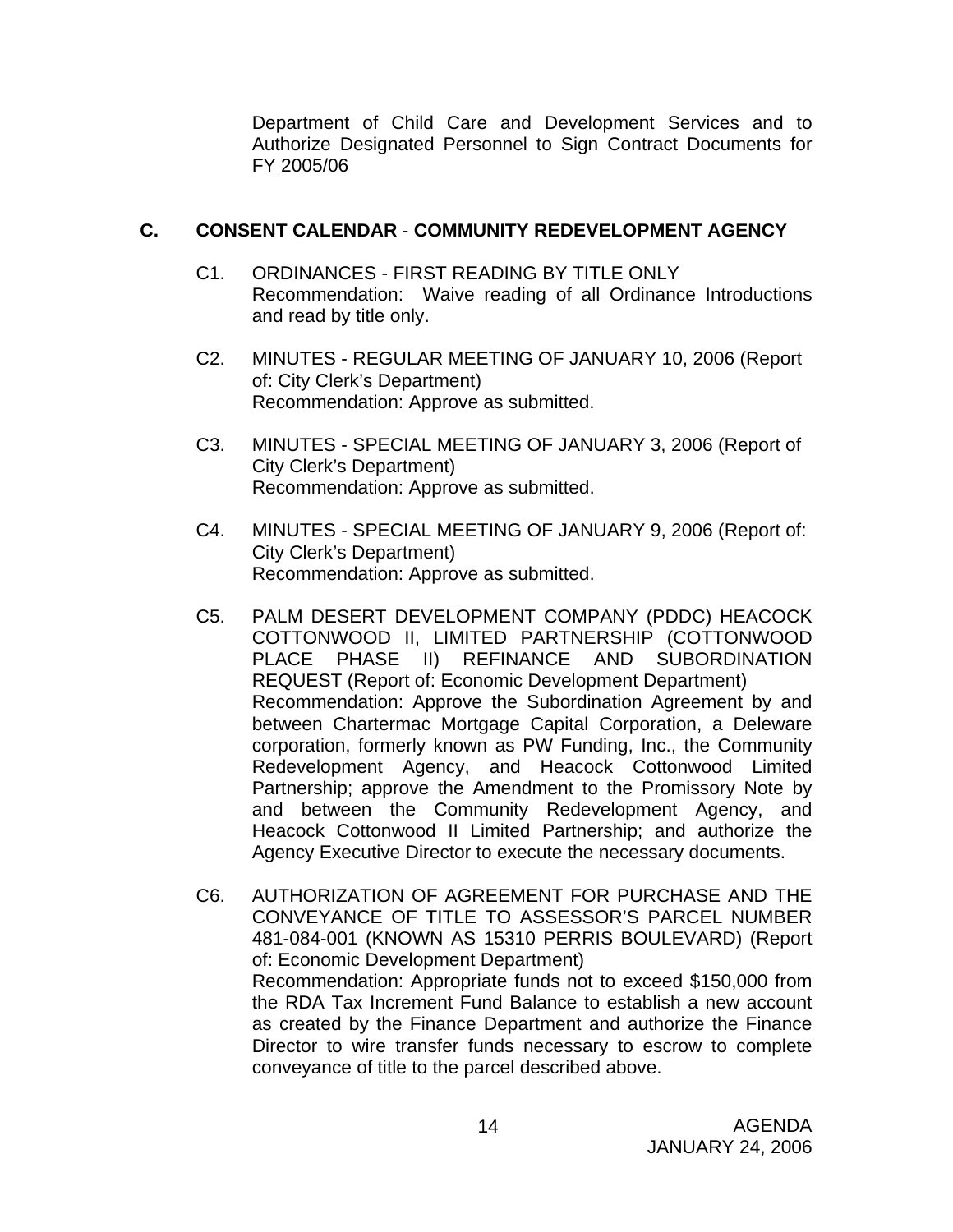### **D. CONSENT CALENDAR** - **BOARD OF LIBRARY TRUSTEES**

- D1. ORDINANCES FIRST READING BY TITLE ONLY Recommendation: Waive reading of all Ordinance Introductions and read by title only.
- D2.MINUTES REGULAR MEETING OF JANUARY 10, 2006 (Report of: City Clerk's Department) Recommendation: Approve as submitted.

#### **ADJOURNMENT OF CITY COUNCIL MEETING TO REGULAR MEETING OF THE MORENO VALLEY INDUSTRIAL DEVELOPMENT AUTHORITY (IDA)**

#### **REGULAR MEETING OF THE MORENO VALLEY INDUSTRIAL DEVELOPMENT AUTHORITY (IDA)**

# CALL TO ORDER

### ROLL CALL

PUBLIC COMMENTS **ON MATTERS ON THE AGENDA** WILL BE TAKEN UP AS THE ITEM IS CALLED FOR BUSINESS, BETWEEN STAFF'S REPORT AND CITY COUNCIL DELIBERATION (SPEAKER SLIPS MAY BE TURNED IN UNTIL THE ITEM IS CALLED FOR BUSINESS.) Those wishing to speak should submit a BLUE speaker slip to the Bailiff. There is a three-minute limit per person. All remarks and questions shall be addressed to the presiding officer or to the City Council and not to any individual Council member, staff member or other person.

## **ADJOURNMENT OF MORENO VALLEY INDUSTRIAL DEVELOPMENT AUTHORITY (IDA) TO REGULAR MEETING OF THE MORENO VALLEY PUBLIC FACILITIES FINANCING CORPORATION (MVPFFC)**

# **REGULAR MEETING OF THE MORENO VALLEY PUBLIC FACILITIES FINANCING CORPORATION (MVPFFC)**

### CALL TO ORDER

# ROLL CALL

PUBLIC COMMENTS **ON MATTERS ON THE AGENDA** WILL BE TAKEN UP AS THE ITEM IS CALLED FOR BUSINESS, BETWEEN STAFF'S REPORT AND CITY COUNCIL DELIBERATION (SPEAKER SLIPS MAY BE TURNED IN UNTIL THE ITEM IS CALLED FOR BUSINESS.) Those wishing to speak should submit a BLUE speaker slip to the Bailiff. There is a three-minute limit per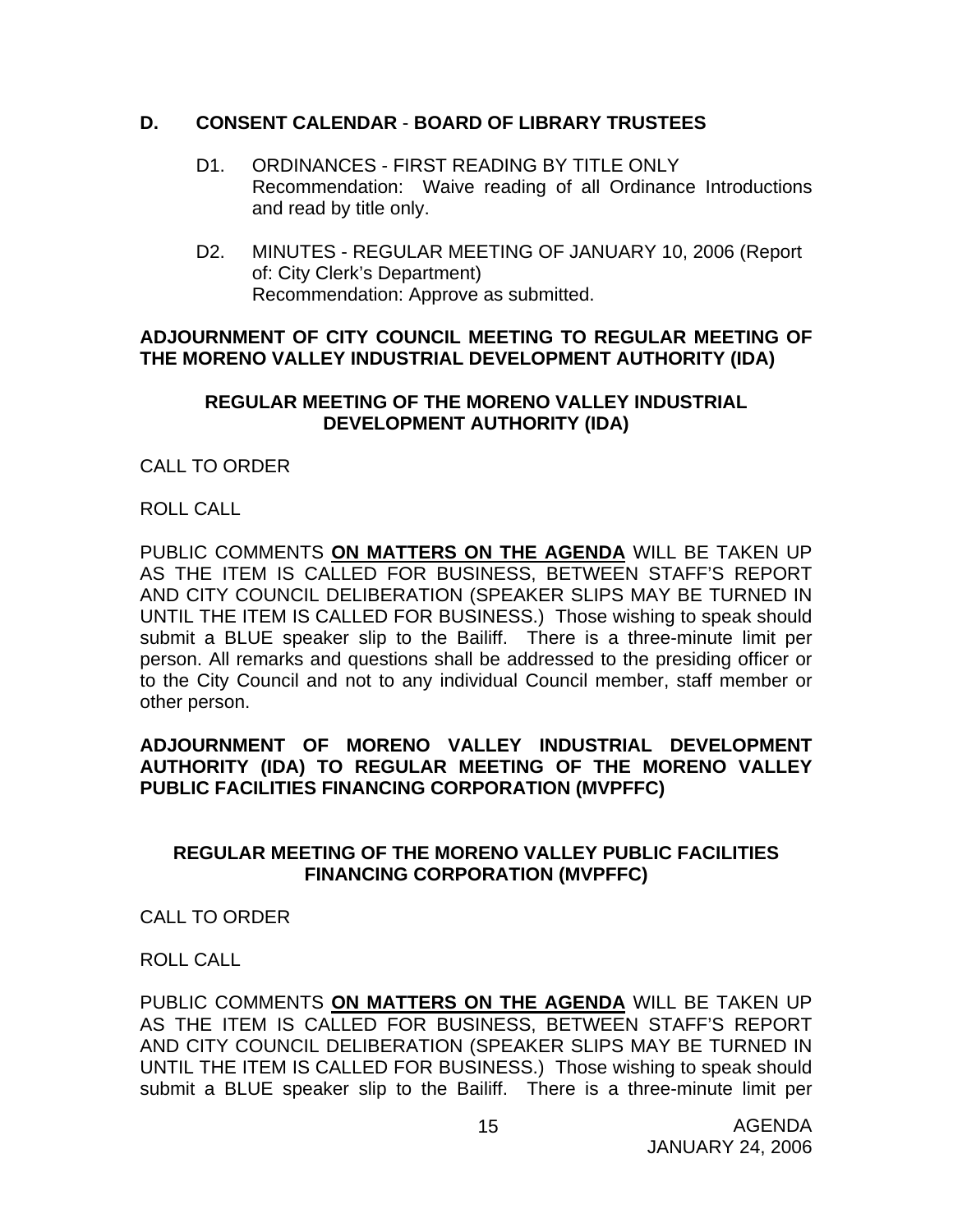person. All remarks and questions shall be addressed to the presiding officer or to the City Council and not to any individual Council member, staff member or other person.

- 1. MINUTES SPECIAL MEETING OF MARCH 22, 2005 (Report of: City Clerk's Department) Recommendation: Approve as submitted.
- 2. MINUTES SPECIAL MEETING OF APRIL 26, 2005 (Report of: City Clerk's Department) Recommendation: Approve as submitted.
- 3. MINUTES SPECIAL MEETING OF MAY 24, 2005 (Report of: City Clerk's Department) Recommendation: Approve as submitted.
- 4. MINUTES SPECIAL JOINT MEETING OF JUNE 14, 2005 (Report of: City Clerk's Department) Recommendation: Approve as submitted.

# **ADJOURNMENT OF THE MORENO VALLEY PUBLIC FACILITIES FINANCING CORPORATION (MVPFFC) TO REGULAR MEETING OF THE MORENO VALLEY PUBLIC FINANCING AUTHORITY (MVPFA)**

1. MINUTES - SPECIAL JOINT MEETING OF JUNE 14, 2005 (Report of: City Clerk's Department) Recommendation: Approve as submitted.

# **ADJOURNMENT**

**RECONVENE JOINT MEETING OF THE CITY COUNCIL OF THE CITY OF MORENO VALLEY, MORENO VALLEY COMMUNITY SERVICES DISTRICT, AND THE COMMUNITY REDEVELOPMENT AGENCY OF THE CITY OF MORENO VALLEY** 

# **E. PUBLIC HEARINGS**

Questions or comments from the public on a Public Hearing matter are limited to five minutes per individual and must pertain to the subject under consideration.

 Those wishing to speak should complete and submit a GOLDENROD speaker slip to the Bailiff.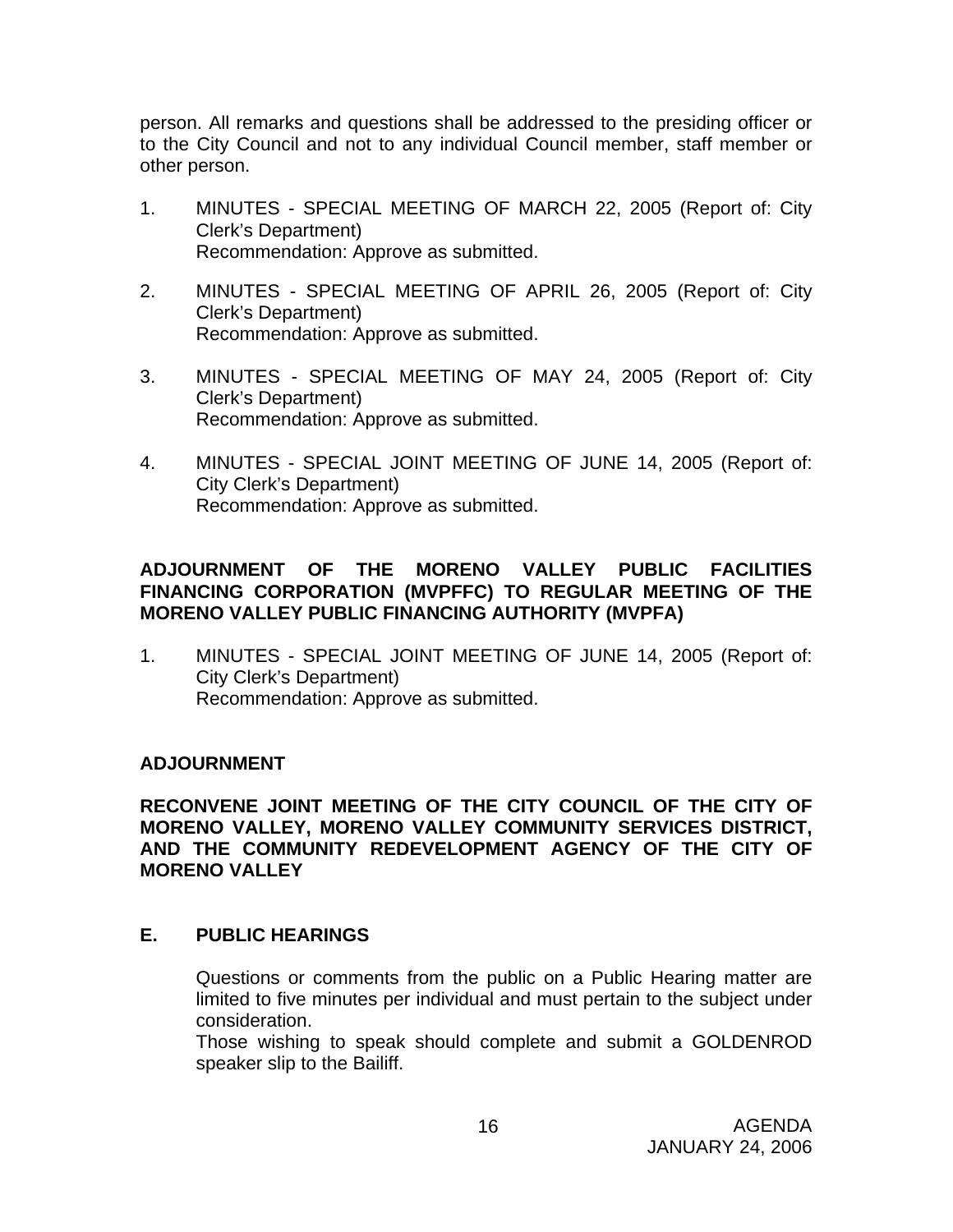E1. CDBG AND HOME PROGRAM OBJECTIVES AND POLICIES FOR PROGRAM YEAR 2006/07 (Report of: Economic Development Department)

Recommendation: That the City Council:

- 1) Conduct a public hearing to allow the public an opportunity to comment on the needs of low and moderate-income residents and the CDBG Target Areas; and
- 2) Approve CDBG & HOME Program Objectives and Policies for the 2006/07 Program Year as amended.
- E2. A PUBLIC HEARING ON THE PLANNING COMMISSION'S DECEMBER 22, 2005 DENIAL OF TENTATIVE PARCEL MAP NO. 32898 (PA05-0032). TENTATIVE PARCEL MAP NO. 32898 PROPOSES TO SUBDIVIDE THE 0.93-NET ACRE PARCEL LOCATED AT THE SOUTHWEST CORNER OF KALMIA AVENUE AND STEEPLE CHASE DRIVE (26191 KALMIA AVENUE) INTO TWO R2 ZONE SINGLE-FAMILY LOTS (Report of: Community Development Department)

 Recommendation: That the City Council conduct a public hearing for review of the action taken by the Planning Commission to deny Tentative Parcel Map No. 32898 (PA05-0032), and subsequent to the public hearing:

- 1. Recognize that Tentative Parcel Map No. 32898 (PA05-0032) qualifies as a Minor Land Division, and will not have a significant effect on the environment and is therefore exempt from the provisions of the California Environmental Quality Act (CEQA), as a Class 15 Categorical Exemption, CEQA Guidelines, Section 15315; and
- 2. Approve City Council Resolution No. 2006-14 approving Tentative Parcel Map No. 32898 (PA05-0032), based on the findings in the Resolution, and the conditions of approval as attached to the Resolution as Exhibit A.

Resolution No. 2006-14

A Resolution of the City Council of the City of Moreno Valley, California, Approving PA05-0032 (Tentative Parcel Map No. 32898), to Subdivide the 0.93-Net Acre Parcel of Assessor's Parcel No. 474-220-011 into two Single-Family Residential Lots in the R2 Zone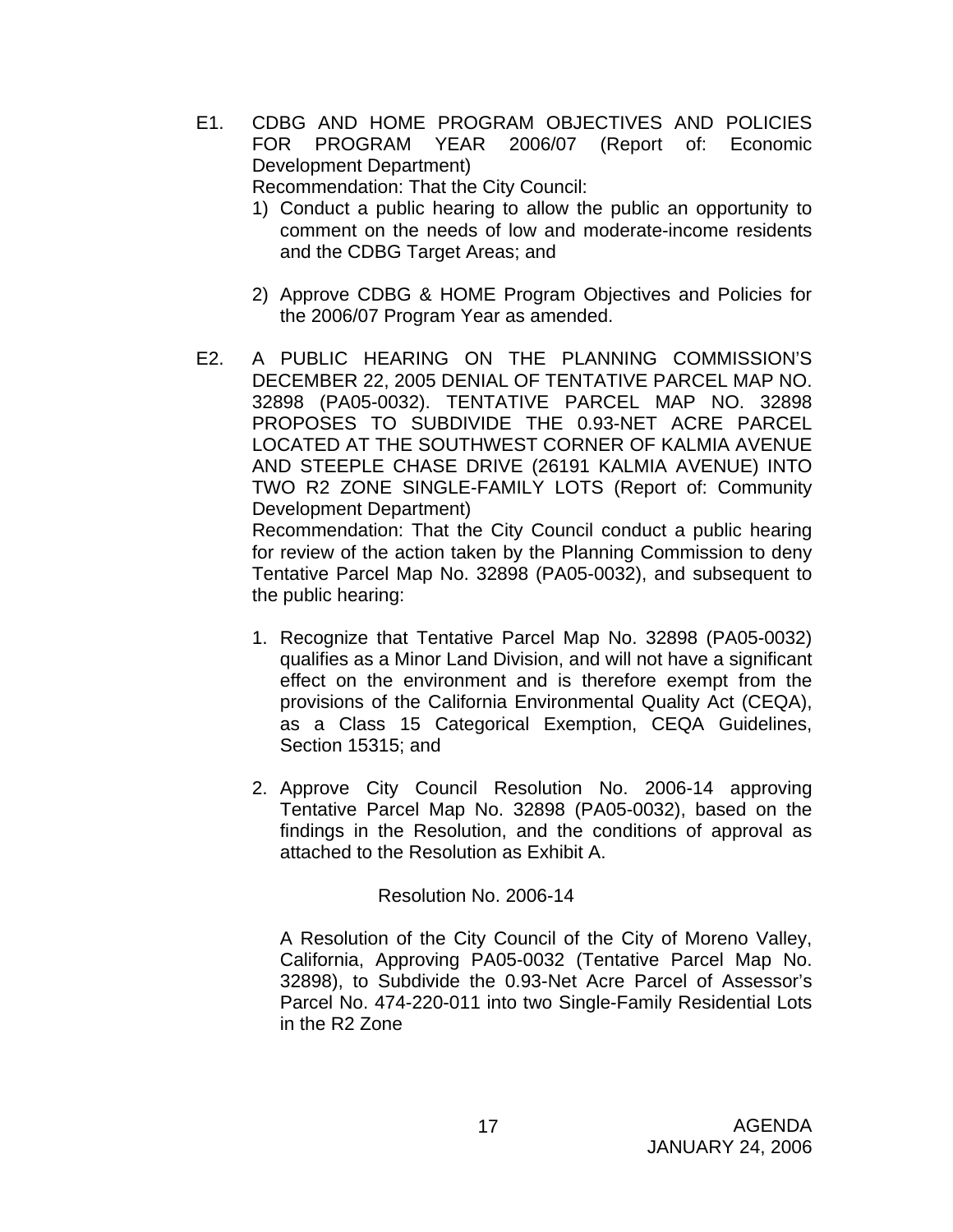# **F. ITEMS REMOVED FROM CONSENT CALENDARS FOR DISCUSSION OR SEPARATE ACTION**

# **G. REPORTS**

- G1. CITY COUNCIL REPORTS ON REGIONAL ACTIVITIES
	- a) Report on March Joint Powers Authority by Council Member **Stewart**
	- b) Report on Metrolink by Council Member West
	- c) Report on Southern California Association of Governments by Mayor Flickinger
- G2. REBALLOT REQUEST FOR CSD ZONE E-3 (MORENO VALLEY RANCH – WEST) (Report of: Public Works Department) Recommendation: That the City Council acting in their respective capacities as President and Members of the Board of Directors of the Moreno Valley Community Services District (CSD) (the "CSD Board"), approve the request by the two Home Owners' Associations within CSD Zone E-3 (Moreno Valley Ranch – West) to reballot on the proposed increase in the CSD Zone E-3 annual charge to continue receiving CSD Zone E (High-Service-Level Parkway Landscape Maintenance) at the existing service level.
- G3. REQUEST TO PERMANENTLY CLOSE HEACOCK STREET AT PERRIS VALLEY STORM DRAIN LATERAL "B" AND BEGIN STUDY OF VACATING HEACOCK STREET SOUTH OF NANDINA AVENUE (Report of: Public Works Department) Recommendation: That the City Council authorize Transportation Engineering Division to permanently close Heacock Street at Perris Valley Storm Drain Lateral "B" and begin study of vacating Heacock Street south of Nandina Avenue.
- G4. ORDINANCE IMPLEMENTING RENTAL HOUSING INSPECTION PROGRAM (Report of: Community Development Department) Recommendation: That the City Council:
	- 1. Approve the Rental Housing Inspection Program and policy statement and;
	- 2. Introduce Ordinance No. 711 to add Chapter 6.12, Rental Housing Inspection Program to the Moreno Valley Municipal Code.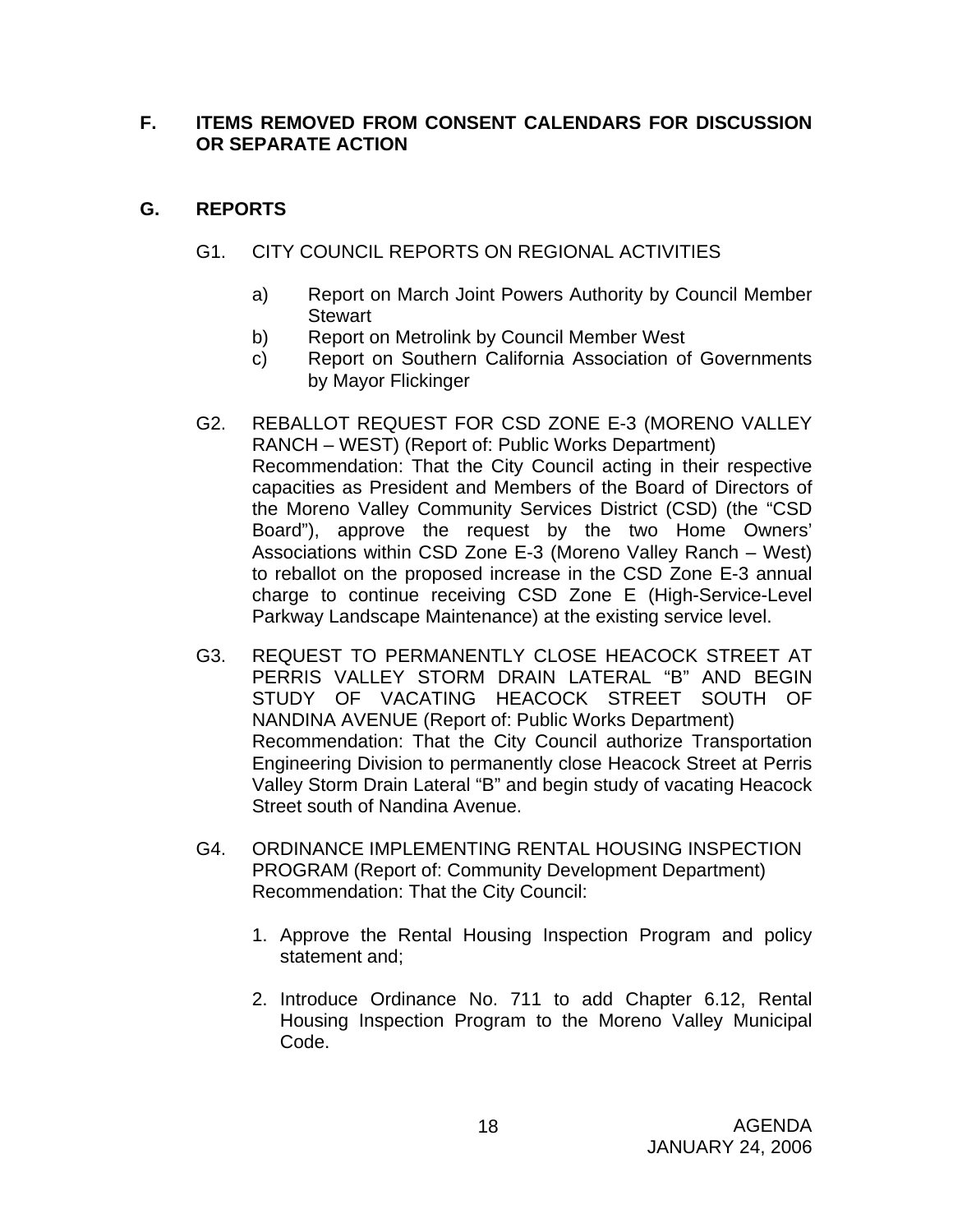#### Ordinance No. 711

 An Ordinance of the City Council of the City of Moreno Valley, California, Adding Chapter 6.12 to the City of Moreno Valley Municipal Code Establishing a Rental Housing Inspection Program, Including Inspection Fees

- G5. CITY MANAGER'S REPORT (Informational Oral Presentation not for Council action)
- G6. DENIAL RESOLUTION RELATING TO THE TRANSFER OF THE CABLE TELEVISION FRANCHISE (Report of: Interim Administrative Services Director) – MATERIAL NOT AVAILABLE AT TIME OF PRINTING – TO BE PROVIDED UNDER SEPARATE COVER

# **H. LEGISLATIVE ACTIONS**

ORDINANCES - 1ST READING AND INTRODUCTION

H1. ORDINANCE NO. 710, AN ORDINANCE OF THE CITY COUNCIL OF THE CITY OF MORENO VALLEY, CALIFORNIA, AMENDING CHAPTER 2.27 OF THE CITY OF MORENO VALLEY MUNICIPAL CODE RELATING TO THE TRAFFIC SAFETY COMMISSION (TSC) (Report of: Public Works Department) Recommendation: That the City Council introduce Ordinance No. 710; amending Chapter 2.27 of Title 2 of the Municipal Code relating to the Traffic Safety Commission administration to enhance the Commission's composition, function, and rule of procedures in order for TSC to provide better service to the City (Roll call required).

#### Ordinance No. 710

 An Ordinance of the City Council of the City of Moreno Valley, California, Amending Chapter 2.27 of the City of Moreno Valley Municipal Code Relating to the Traffic Safety Commission

ORDINANCES - 2ND READING AND ADOPTION - NONE

ORDINANCES - URGENCY ORDINANCES - NONE

RESOLUTIONS – NONE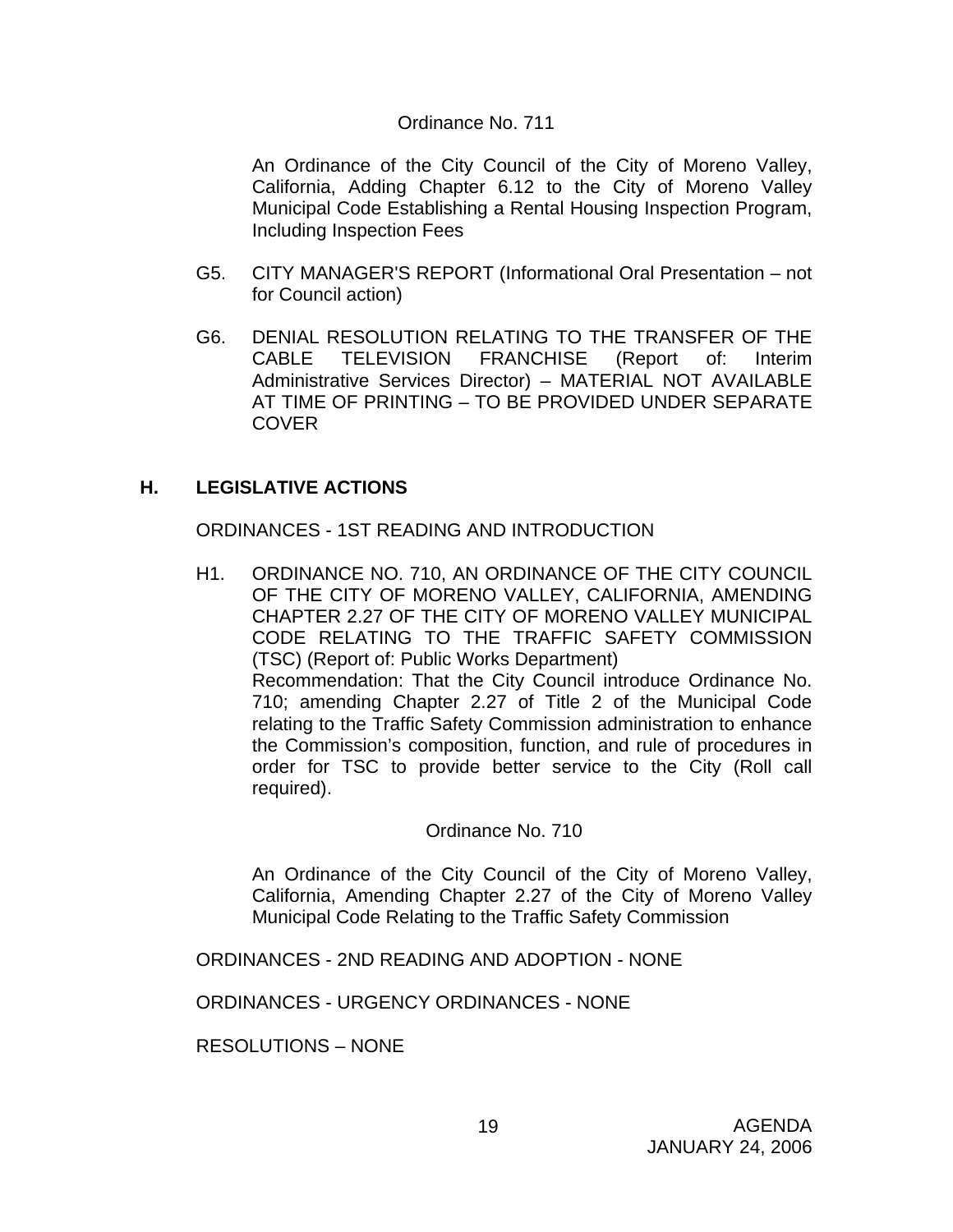PUBLIC COMMENTS **ON ANY SUBJECT NOT ON THE AGENDA** UNDER THE JURISDICTION OF THE CITY COUNCIL

Those wishing to speak should complete and submit a BLUE speaker slip to the Bailiff. There is a three-minute time limit per person. All remarks and questions shall be addressed to the presiding officer or to the City Council and not to any individual Council member, staff member or other person.

### **CLOSING COMMENTS AND/OR REPORTS OF THE CITY COUNCIL, COMMUNITY SERVICES DISTRICT, OR COMMUNITY REDEVELOPMENT AGENCY**